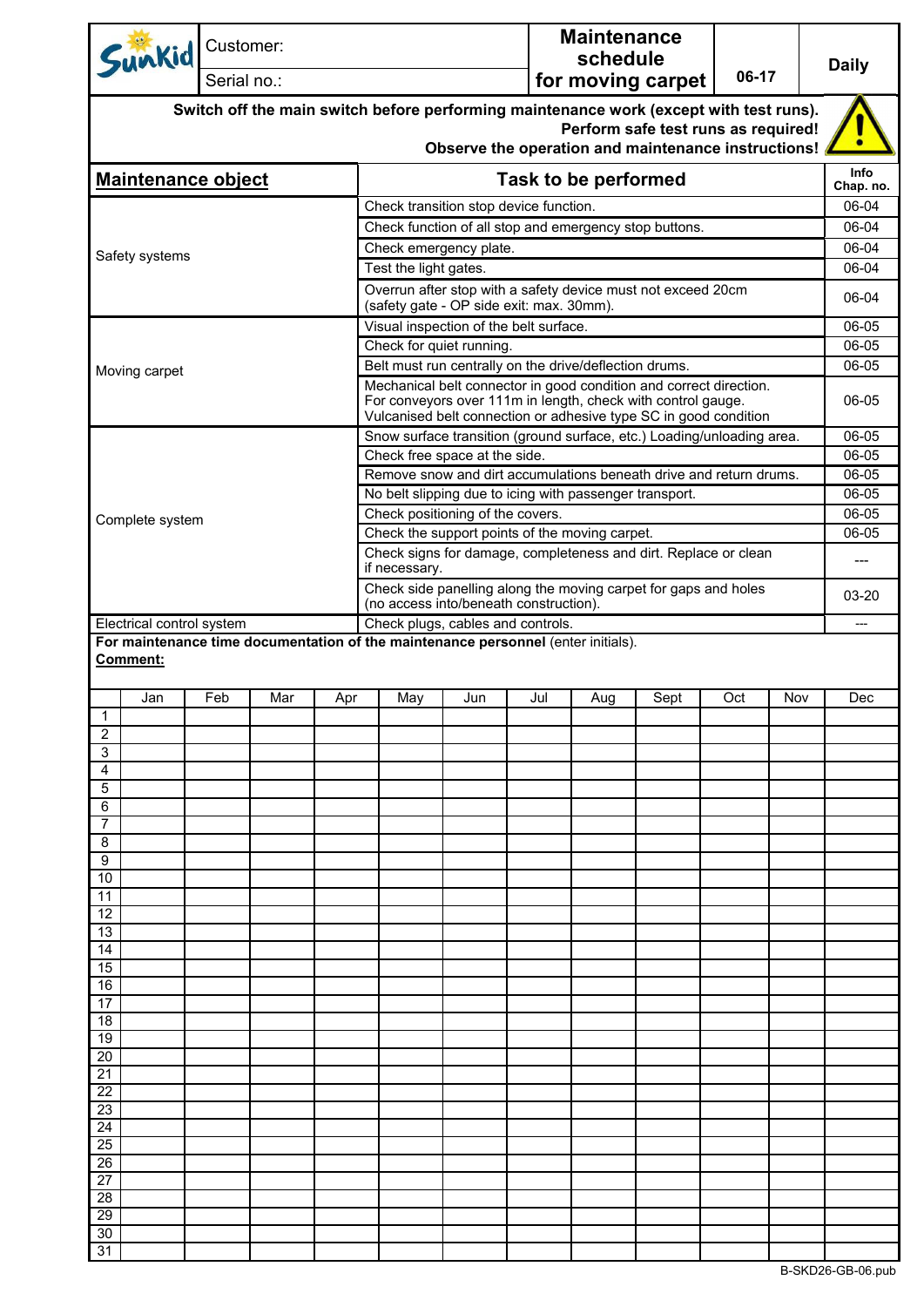| Sunkid<br><b>Maintenance object</b><br>Safety systems<br>Emergency stop devices<br>Drive system<br>Moving carpet | Serial no.:<br>Switch off the main switch before performing maintenance work (except with test runs). |                          | Test backstop device (if fitted).                                   |                             | Observe the operation and maintenance instructions! | schedule<br>for moving car-<br>pet |      | $06-18$<br>Perform safe test runs as required!                    |         | <b>Monthly</b>    |
|------------------------------------------------------------------------------------------------------------------|-------------------------------------------------------------------------------------------------------|--------------------------|---------------------------------------------------------------------|-----------------------------|-----------------------------------------------------|------------------------------------|------|-------------------------------------------------------------------|---------|-------------------|
|                                                                                                                  |                                                                                                       |                          |                                                                     |                             |                                                     |                                    |      |                                                                   |         |                   |
|                                                                                                                  |                                                                                                       |                          |                                                                     |                             |                                                     |                                    |      |                                                                   |         |                   |
|                                                                                                                  |                                                                                                       |                          |                                                                     |                             |                                                     |                                    |      |                                                                   |         |                   |
|                                                                                                                  |                                                                                                       |                          |                                                                     |                             |                                                     |                                    |      |                                                                   |         |                   |
|                                                                                                                  |                                                                                                       |                          |                                                                     |                             |                                                     |                                    |      |                                                                   |         |                   |
|                                                                                                                  |                                                                                                       |                          |                                                                     |                             |                                                     | <b>Task to be performed</b>        |      |                                                                   |         | Info<br>Chap. no. |
|                                                                                                                  |                                                                                                       |                          |                                                                     |                             |                                                     |                                    |      |                                                                   |         | 06-04             |
|                                                                                                                  |                                                                                                       |                          |                                                                     | Check all safety equipment. |                                                     |                                    |      |                                                                   |         | 06-04             |
|                                                                                                                  |                                                                                                       |                          | Check belt tension.                                                 |                             |                                                     |                                    |      |                                                                   |         | 03-16             |
|                                                                                                                  |                                                                                                       |                          | Lubricate tension guide and screws.                                 |                             |                                                     |                                    |      |                                                                   |         | 06-06             |
|                                                                                                                  |                                                                                                       |                          | With reinforced bearing: visual inspection for grease leakage.      |                             |                                                     |                                    |      |                                                                   |         | ---               |
|                                                                                                                  |                                                                                                       |                          | Grease bearings (with the exception of reinforced bearings)         |                             |                                                     |                                    |      |                                                                   |         | 06-06             |
|                                                                                                                  |                                                                                                       |                          |                                                                     |                             | with grease nipple (every 200 operating hours).     |                                    |      |                                                                   |         |                   |
|                                                                                                                  |                                                                                                       |                          |                                                                     |                             | Test functionality of the light gates.              |                                    |      | Check the tensioning device with the return station belt tension, |         | 06-04             |
|                                                                                                                  |                                                                                                       | re-tension if necessary. |                                                                     |                             |                                                     |                                    |      |                                                                   | $03-16$ |                   |
|                                                                                                                  |                                                                                                       |                          | Visual inspection for wear (traces of wear, friction points, etc.). |                             |                                                     |                                    |      |                                                                   |         | $---$             |
| Return unit                                                                                                      |                                                                                                       |                          | OP snow plough: with the formation of sharp edges-> grind away.     |                             |                                                     |                                    |      |                                                                   |         | ---               |
|                                                                                                                  |                                                                                                       |                          | Extraordinary cleaning of moving parts.                             |                             |                                                     |                                    |      |                                                                   |         |                   |
|                                                                                                                  |                                                                                                       |                          | Check the general condition (rust, worn/protruding parts,           |                             |                                                     |                                    |      |                                                                   |         |                   |
| Complete system                                                                                                  |                                                                                                       |                          | protruding fabric, sharp edges).<br>Check plastic parts for wear.   |                             |                                                     |                                    |      |                                                                   |         |                   |
|                                                                                                                  |                                                                                                       |                          | Check for loose screws.                                             |                             |                                                     |                                    |      |                                                                   |         |                   |
|                                                                                                                  |                                                                                                       |                          | Check the functions of the system during a test run.                |                             |                                                     |                                    |      |                                                                   |         |                   |
| Jan                                                                                                              | Feb<br>Mar                                                                                            | Apr                      | May                                                                 | Jun                         | Jul                                                 | Aug                                | Sept | Oct                                                               | Nov     | Dec               |
| Date:                                                                                                            |                                                                                                       |                          |                                                                     |                             |                                                     |                                    |      |                                                                   |         |                   |
| Name:                                                                                                            |                                                                                                       |                          |                                                                     |                             |                                                     |                                    |      |                                                                   |         |                   |
| Comment:                                                                                                         |                                                                                                       |                          |                                                                     |                             |                                                     |                                    |      |                                                                   |         |                   |